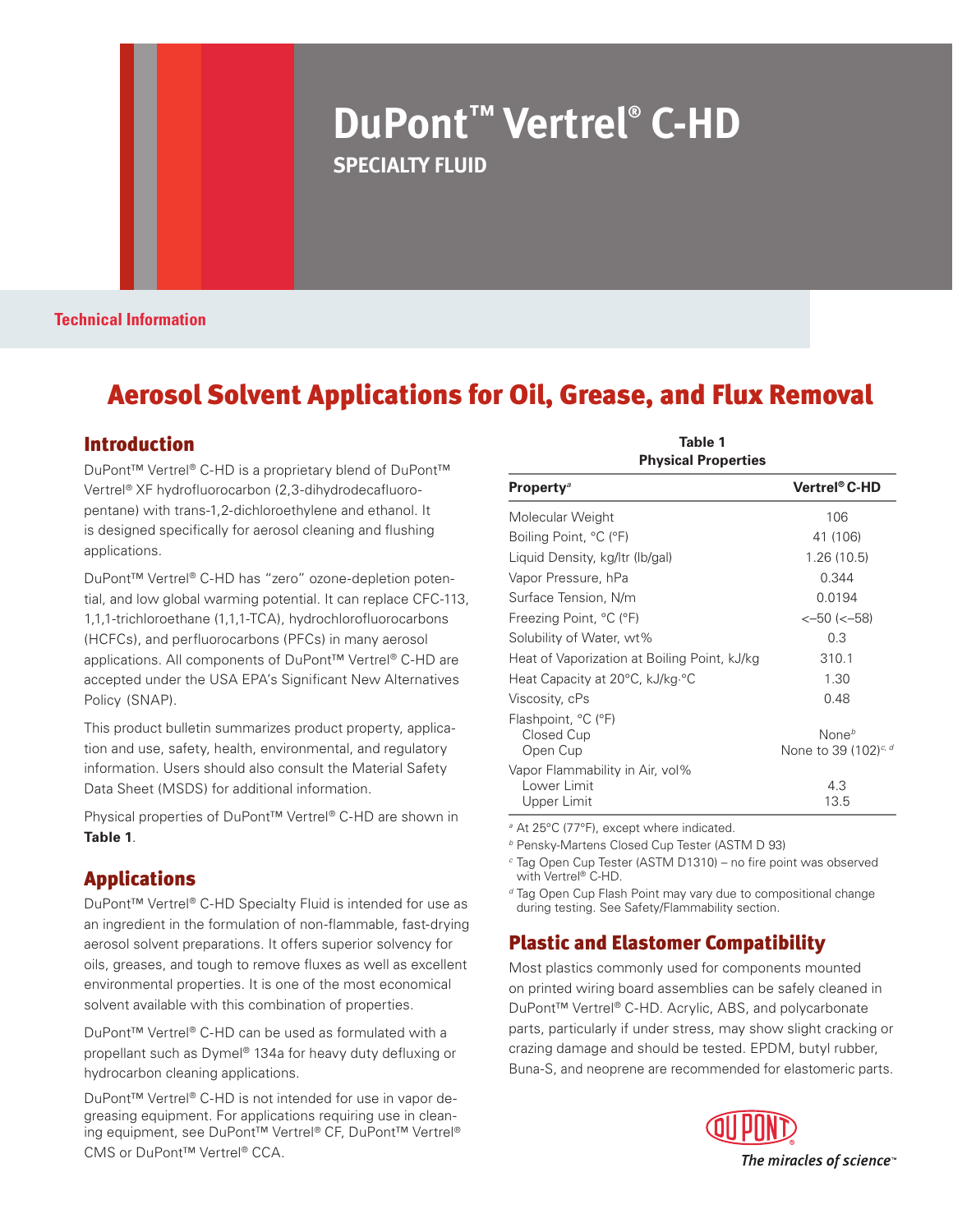Elastomer swelling and shrinking will, in most cases, revert to within a few percent of original size after air drying. Swell, shrinkage, and extractables are strongly affected by the compounding agents, plasticizers, and curing used in the manufacture of plastics and elastomers. Therefore, prior in-use testing is particularly important.

**Tables 2** and **3**summarize test results for 15-minute exposures of unstressed plastics and elastomers to DuPont™ Vertrel® C-HD. This compatibility data should be conservative for most aerosol cleaning applications, since exposure times will typically be much shorter.

#### **Table 2 Plastic Compatibility Immersion: 15 Minutes at Room Temperature**

| <b>Compatible</b>                      |                        |  |
|----------------------------------------|------------------------|--|
| Polyethylene                           | Acetal                 |  |
| Polyester, PET, PBT                    | Epoxy                  |  |
| Polyimide, PI, PEI, PAI                | Liquid Crystal Polymer |  |
| Polyetherketone, PEK                   | Phenolic               |  |
| Polyaryletherketone, PEEK              | PTFE, ETFE             |  |
| Polyarylsulfone, PAS                   | Polypropylene          |  |
| Polyphenylene Sulfide, PPS             | Polyvinylchloride      |  |
| Polysulfone, PSO                       | Chlorinated PVC        |  |
|                                        | Ionomer                |  |
| Incompatible <sup><math>a</math></sup> |                        |  |

| Polystyrene              | <b>ARS</b> |
|--------------------------|------------|
| Polyphenylene Oxide, PPO | Acrylic    |
|                          | Cellulosic |

<sup>a</sup> Material composition varies depending upon compounding agents, plasticizers, processing, etc. Specific materials should be tested for compatibility with solvent.

### **Table 3**

#### **Elastomer Compatibility Immersion: 15 Minutes at Room Temperature**

| <b>Compatible</b>                      |                      |  |
|----------------------------------------|----------------------|--|
| Buna N, NBR, Nitrile                   | Buna S, SBR, GRS     |  |
| Butyl Rubber, IIR                      | Chlorosulfonated PE  |  |
| EPM, EPDM, Nordel®                     | Polysulfide          |  |
| Natural Rubber, Isoprene               | Neoprene             |  |
| Urethane                               | Viton <sup>®</sup> B |  |
|                                        | Silicone             |  |
| Incompatible <sup><math>a</math></sup> |                      |  |

#### None Tested

<sup>a</sup> Material composition varies depending upon compounding agents, plasticizers, processing, etc. Specific materials should be tested for compatibility with solvent.

### Metals and Other Compatibility

DuPont™ Vertrel® C-HD was found compatible with zinc, stainless steel, aluminum, copper, and brass.

DuPont™ Vertrel® C-HD is not compatible with strong bases; therefore, contact with highly basic process materials is not recommended.

### Safety/Exposure Limits

Users of DuPont™ Vertrel® C-HD mustread and understand the DuPont Material Safety Data Sheet (MSDS). Data from toxicity studies have demonstrated that the components of DuPont™ Vertrel® C-HD have low toxicity and are safe when handled in accordance with DuPont recommendations and when exposures are maintained below recommended exposure limits. DuPont™ Vertrel® C-HD is a skin and eye irritant and has low acute inhalation toxicity. As with many safely used halocarbon materials, intentional misuse or deliberate inhalation may result in suffocation by oxygen displacement, central nervous system effects or cardiac sensitization effects. Gross over-exposure may be fatal. **Table 4** shows the applicable exposure limits for the component materials of DuPont™ Vertrel® C-HD.

#### **Table 4 Exposure Limits**

|         |            | <b>Type</b>                              |  |  |  |
|---------|------------|------------------------------------------|--|--|--|
| $AEL^a$ | 200<br>400 | 8- and 12-hr TWA<br>Ceiling <sup>b</sup> |  |  |  |
| TIVc    | 200        | 8-hr TWA                                 |  |  |  |
| AEL     | 1000       | 8- and 12-hr TWA                         |  |  |  |
| TI V    | 1000       | 8-hr TWA                                 |  |  |  |
|         |            | Calculated <sup>d</sup>                  |  |  |  |
|         |            | Limit, ppm<br>$AFL^{a, b}$ 226           |  |  |  |

<sup>a</sup> AEL (Acceptable Exposure Limit) is an airborne inhalation exposure limit established by DuPont that specifies time-weighted average concentrations to which nearly all workers may be repeatedly exposed without adverse effects.

 $b$  A ceiling limit is the concentration that should not be exceeded during any part of the working day. The ceiling limit for individual components applies to the blend product as well.

c TLV (Threshold Limit Value) is an air-borne inhalation exposure limit established by the American Conference of Government and Industrial Hygienists (ACGIH) that specifies time-weighted average concentrations to which nearly all workers may be repeatedly exposed without adverse effects.

d Calculated in accordance with ACGIH formula for TLVs for mixtures.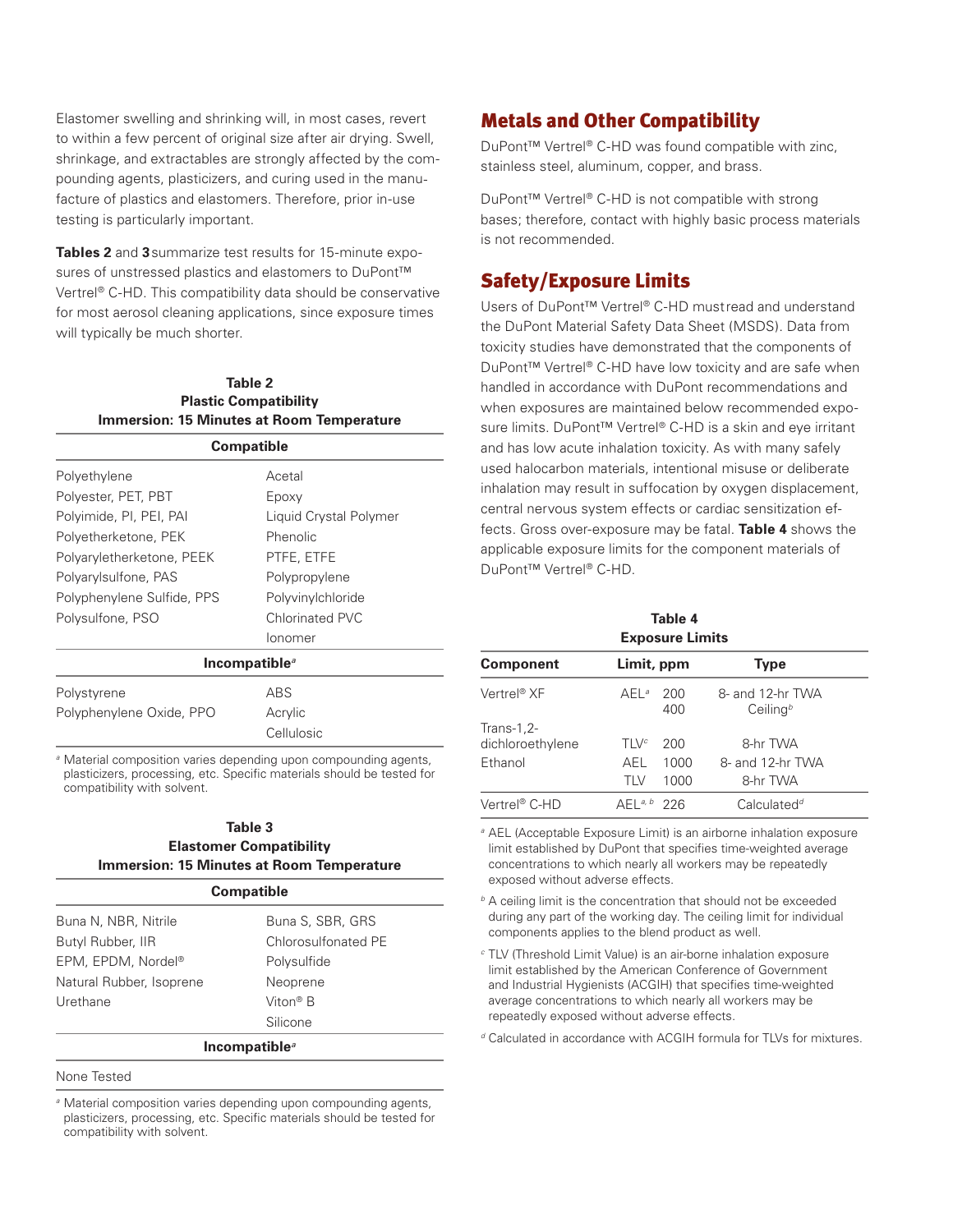### Safety/Flammability

DuPont™ Vertrel® C-HD exhibits no closed cup flash point per the Pensky-Martens Closed Cup Tester (ASTM D93) and is not classified as a flammable liquid by NFPA or DOT. The product does exhibit vapor flammability limits in air, and has the potential to ignite in an open vessel or in case of a spill, if an ignition source is present. However, laboratory tests with virgin solvent in an open vessel show the solvent will not sustain combustion, and quickly self extinguishes. Users should clear equipment of all vapors and liquids before performing any maintenance operations that could result in an ignition source.

Flash point data and limits of flammability in air provide the user with additional information that should be used as elements of a fire risk assessment and to determine guidelines for the safe handling of volatile chemicals. Users should assure compliance with NFPA standards and local fire codes.

### Recovery

DuPont™ Vertrel® C-HD is not normally recovered. Users should test spent solvent to ensure proper classification for waste disposal.

### Storage/Handling

DuPont™ Vertrel® C-HD is thermally stable and does not oxidize or degrade during storage. Store in a clean, dry area. Protect from freezing temperatures. If solvent is stored below –10°C (14°F), mix prior to use. Do not allow stored product to exceed 52°C (125°F) to prevent leakage or potential rupture of container from pressure and expansion.

Although DuPont™ Vertrel® C-HD is not classified as a flammable liquid by DOT/NFPA, it does have flammable limits in air, and has the potential to ignite in an open vessel or in case of a spill, if an ignition source is present. A drum pump is recommended to dispense the product from its container. If an electric drum pump is used, avoid operation near open equipment or when solvent vapors are present. In these cases, consideration should be given to the use of a flammable-rated drum pump. If a large release of vapors occurs, such as from a large leak or spill, the vapors may concentrate near the floor or in subfloor areas and displace the oxygen available for breathing, causing suffocation. Evacuate everyone until the area has been well ventilated. Do not re-enter the affected areas without self-contained breathing apparatus unless the DuPont™ Vertrel® C-HD concentration is below the AEL.

### Environmental Legislation

DuPont™ Vertrel® specialty fluids have "zero" ozonedepletion potential and low global warming potential **(Table 5)**. They are used as alternatives to CFC-113, methylchloroform, hydrochlorofluorocarbons (HCFCs), and perfluorocarbons (PFCs) in many critical cleaning, drying, carrier fluid, and other high-value specialty uses where reliability is paramount.

DuPont™ Vertrel® C-HD is accepted by the U.S. Environmental Protection Agency (EPA) under the Significant New Alternatives Policy (SNAP) program, as a substitute for ozonedepleting substances.

The components of DuPont™ Vertrel® C-HD are listed in the TSCA inventory. One component, HFC-43-10mee, is subject to the Significant New Use Rule (SNUR) and should be used only in the indicated applications. See MSDS Regulatory Section.

DuPont™ Vertrel® C-HD is not included in the SARA Title III Section 313 list of toxic chemicals, and is not subject to SARA Title III (EPCRA) reporting requirements.

| <b>Environmental Properties</b>  |         |                                     |                                          |
|----------------------------------|---------|-------------------------------------|------------------------------------------|
| <b>Property</b>                  | $ODP^a$ | $GWP*$<br>(100 yr ITH) <sup>b</sup> | <b>Photochemical</b><br>$\mathsf{VOC}^c$ |
| Vertrel <sup>®</sup> XF          |         | 1300                                | Exempt                                   |
| -1,2-Trans-1<br>dichloroethylene | Ω       |                                     | Not Exempt                               |
| Ethanol                          |         |                                     | Not Exempt                               |

**Table 5**

\* IPCC Second Assessment Report (1995)

<sup>a</sup> ODP - ozone depletion potential

 $b$  GWP – global warming potential

 $c$  VOC – volatile organic compound

### Packaging and Availability

DuPont™ Vertrel® C-HD is commercially available in 55-gal (208-L) drums with a net weight of 660 lb (299 kg), and in 5-gal (19-L) pails with a net weight of 60 lb (27 kg). Customers are encouraged to secure samples now for testing.